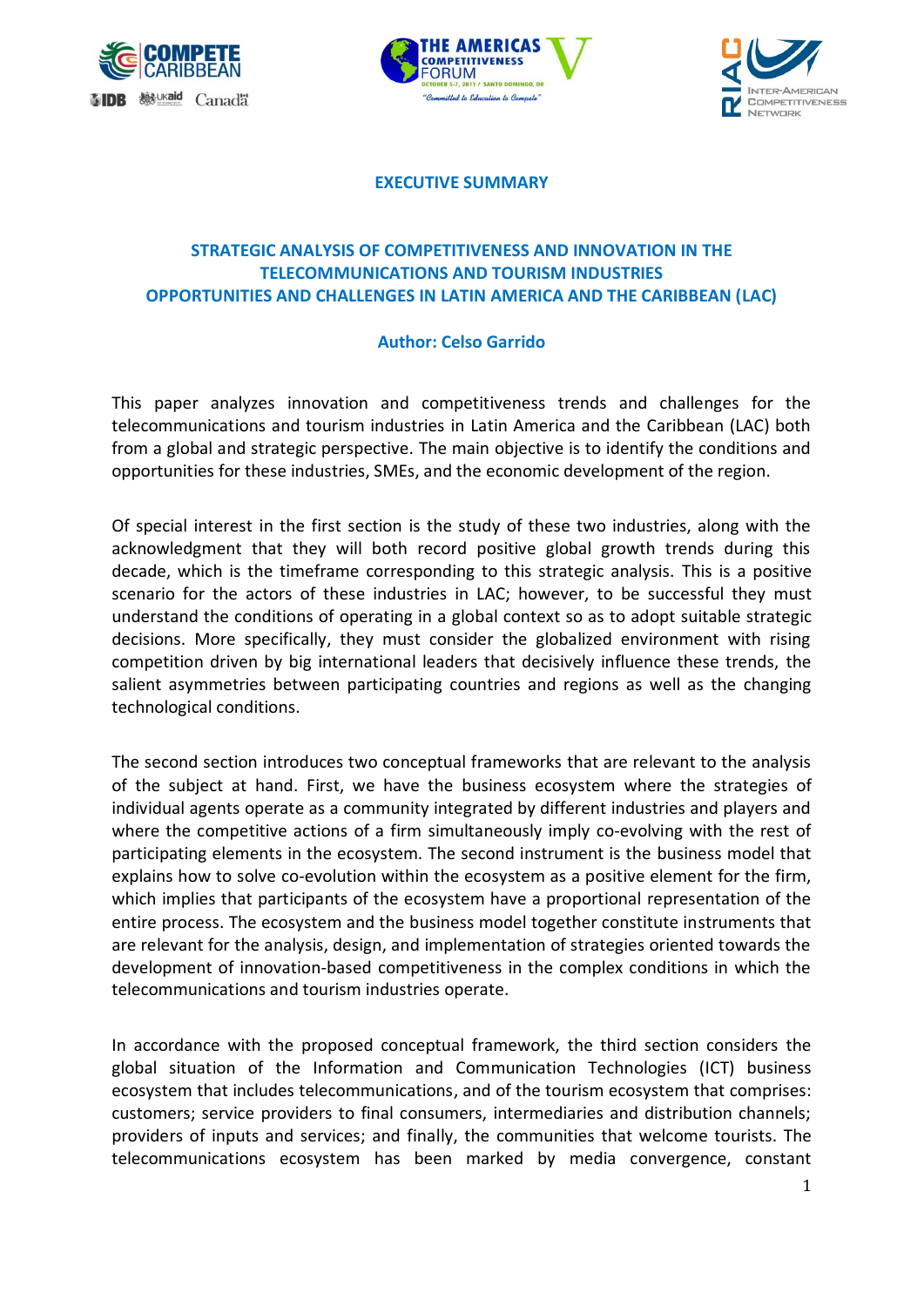





technological changes and business models that have led to the emergence of new competitors. The tourism ecosystem is undergoing profound transformations as it moves from mass to individualized tourism and with changes to business models fueled by the impact that ICTs have had on the industry.

The fourth section presents the change trends for both industries in LAC, which in the last decade have experienced important transformations owed to the effects of the worldwide evolution of both ecosystems, analyzed earlier, as well as by the different types of changes that have taken place in the region. In the telecommunications industry, the deregulation processes had a major impact, as did the changes in competitive conditions. For example, large operators were faced with the competition of cable companies, which led to the dissemination of triple-play services in the region. In turn, there were significant changes in mobile telephony with the expansion of the region's community of software developers into global networks, the evolution towards business models based on convergence technologies and open standards, and the adaptation of technology. Additionally, there has been relevant public policy in the region as is the case of the Broadband Commission for Digital Development created by ITU and UNESCO.

The tourism trends in the region appear to signal the changes taking place in the global ecosystem and the implementation of long-term public policies that achieved some countries leadership positions, such as the cases of Mexico, the Dominican Republic or Cuba. In this direction, specific government strategies have recently been formulated to position regions and countries, like, for example, those manifested in country-brand portals such as colombiaespasion.com or [peru.travel.](http://www.peru.travel/) Particularly interesting is the offering provided by the Jamaica Tourist Board in jamaicamia.com, with a solid orientation towards touristic differentiation along with the offer of diverse packages, or the places.eyestour.com portal promoted by the Puerto Rico Tourism Company, whose objective is for tourists to suggest their own plan through attractive video presentations and geo-referenced tourist destinations. Notwithstanding, in relation to the global telecommunications and tourism ecosystems, the region's ecosystems face serious challenges ahead if they intend to maintain and increase the competitiveness of their respective ecosystems, whereby innovative practices prove to be determinant.

The study concludes that the region has extraordinary entrepreneurship opportunities in the telecommunications and tourism industries, although to achieve this both industries will need to form more structured business ecosystems, for which purpose the stimulation of private domestic and international investments will sharply contribute. In the ICT ecosystem it is essential to increase public policy measures that drive broadband deployment in support of digital inclusion. In the case of tourism, the WTO indicates that there is a wide sphere of action for public policy in the region for promoting the capabilities of operators and for driving joint initiatives with the private sector like "Country Branding", which serve to position the region in the global competitive environment or develop regional clusters in